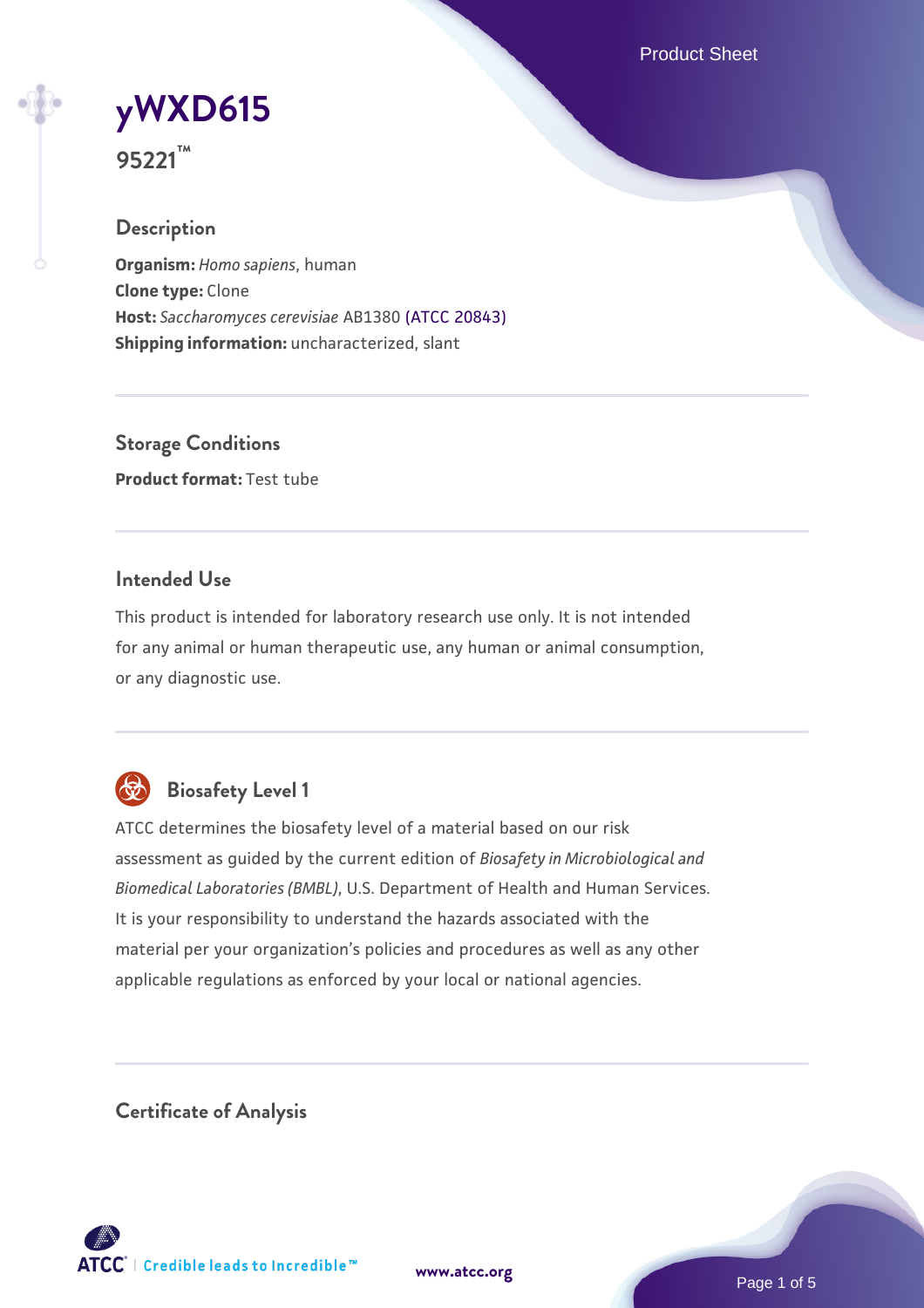# **[yWXD615](https://www.atcc.org/products/95221)** Product Sheet **95221**

For batch-specific test results, refer to the applicable certificate of analysis that can be found at www.atcc.org.

# **Insert Information**

**Type of DNA:** genomic **Genome:** Homo sapiens **Chromosome:** X X q24-q28 **Gene name:** DNA Segment, single copy **Gene product:** DNA Segment, single copy [DXS2200] **Gene symbol:** DXS2200 **Contains complete coding sequence:** Unknown **Insert end:** EcoRI

## **Vector Information**

**Construct size (kb):** 80.0 **Intact vector size:** 11.454 **Vector name:** pYAC4 **Type of vector:** YAC **Host range:** *Saccharomyces cerevisiae*; *Escherichia coli* **Vector information:** other: telomere, 3548-4235 other: telomere, 6012-6699 Cross references: DNA Seq. Acc.: U01086 **Cloning sites:** EcoRI **Markers:** SUP4; HIS3; ampR; URA3; TRP1 **Replicon:** pMB1, 7186-7186; ARS1, 9632-10376

# **Growth Conditions**

**Medium:** 



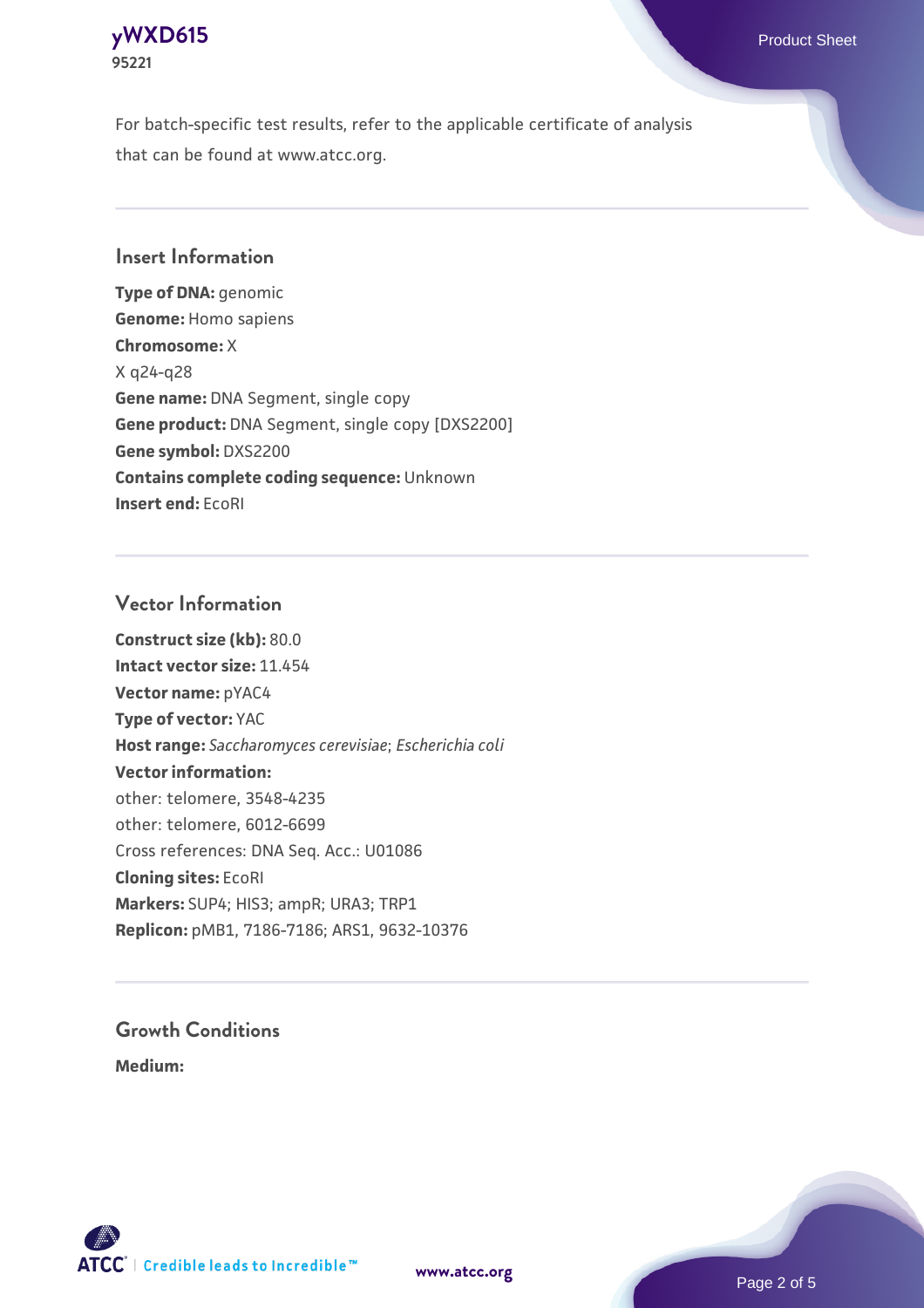**[yWXD615](https://www.atcc.org/products/95221)** Product Sheet **95221**

[ATCC Medium 1245: YEPD](https://www.atcc.org/-/media/product-assets/documents/microbial-media-formulations/1/2/4/5/atcc-medium-1245.pdf?rev=705ca55d1b6f490a808a965d5c072196) **Temperature:** 30°C

#### **Notes**

More information may be available from ATCC (http://www.atcc.org or 703- 365-2620).

# **Material Citation**

If use of this material results in a scientific publication, please cite the material in the following manner: yWXD615 (ATCC 95221)

## **References**

References and other information relating to this material are available at www.atcc.org.

#### **Warranty**

The product is provided 'AS IS' and the viability of ATCC® products is warranted for 30 days from the date of shipment, provided that the customer has stored and handled the product according to the information included on the product information sheet, website, and Certificate of Analysis. For living cultures, ATCC lists the media formulation and reagents that have been found to be effective for the product. While other unspecified media and reagents may also produce satisfactory results, a change in the ATCC and/or depositor-recommended protocols may affect the recovery, growth, and/or function of the product. If an alternative medium formulation or reagent is used, the ATCC warranty for viability is no longer



**[www.atcc.org](http://www.atcc.org)**

Page 3 of 5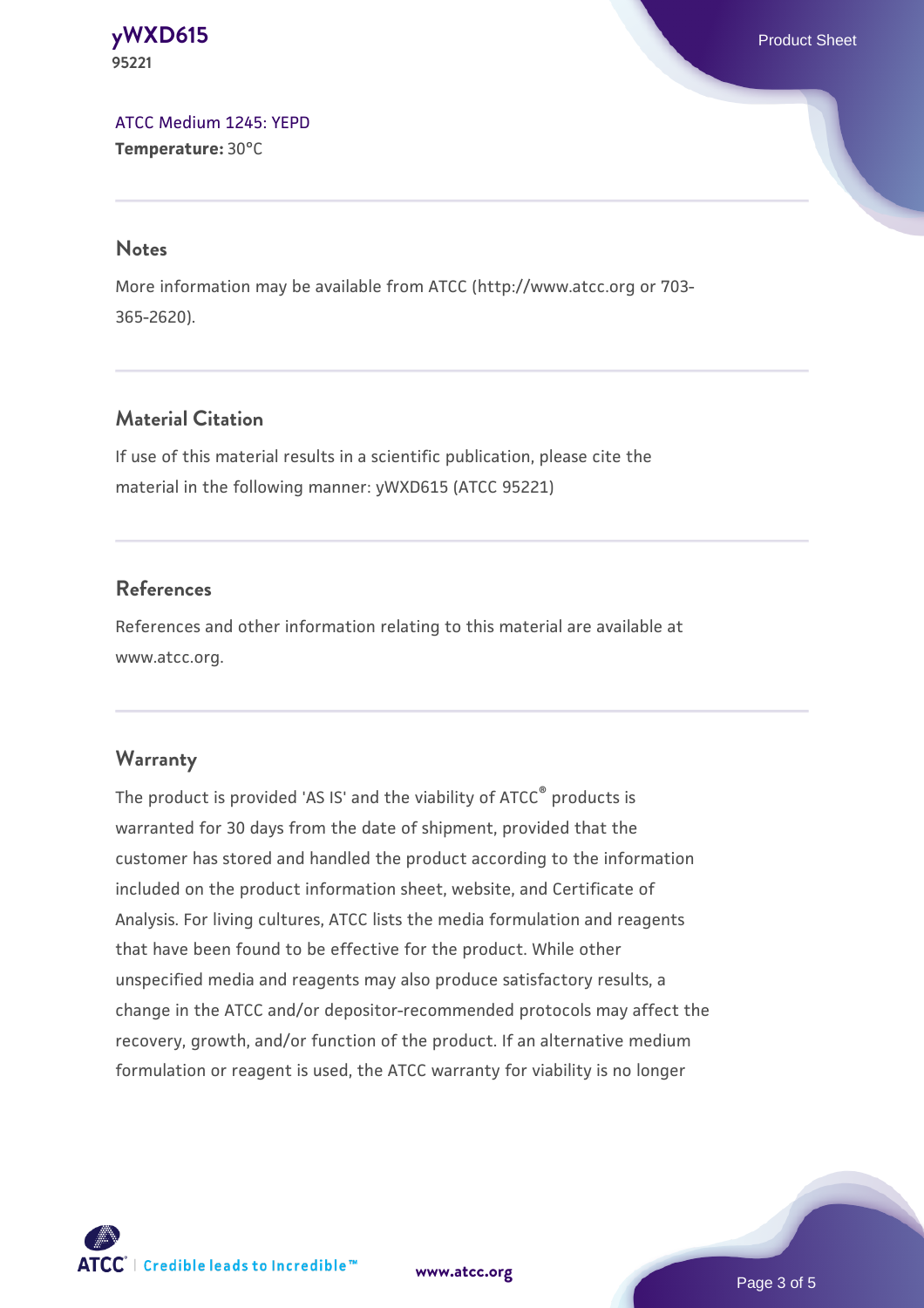**[yWXD615](https://www.atcc.org/products/95221)** Product Sheet **95221**

valid. Except as expressly set forth herein, no other warranties of any kind are provided, express or implied, including, but not limited to, any implied warranties of merchantability, fitness for a particular purpose, manufacture according to cGMP standards, typicality, safety, accuracy, and/or noninfringement.

#### **Disclaimers**

This product is intended for laboratory research use only. It is not intended for any animal or human therapeutic use, any human or animal consumption, or any diagnostic use. Any proposed commercial use is prohibited without a license from ATCC.

While ATCC uses reasonable efforts to include accurate and up-to-date information on this product sheet, ATCC makes no warranties or representations as to its accuracy. Citations from scientific literature and patents are provided for informational purposes only. ATCC does not warrant that such information has been confirmed to be accurate or complete and the customer bears the sole responsibility of confirming the accuracy and completeness of any such information.

This product is sent on the condition that the customer is responsible for and assumes all risk and responsibility in connection with the receipt, handling, storage, disposal, and use of the ATCC product including without limitation taking all appropriate safety and handling precautions to minimize health or environmental risk. As a condition of receiving the material, the customer agrees that any activity undertaken with the ATCC product and any progeny or modifications will be conducted in compliance with all applicable laws, regulations, and guidelines. This product is provided 'AS IS' with no representations or warranties whatsoever except as expressly set forth herein and in no event shall ATCC, its parents, subsidiaries, directors, officers, agents, employees, assigns, successors, and affiliates be liable for indirect, special, incidental, or consequential damages of any kind in connection with or arising out of the customer's use of the product. While reasonable effort is made to ensure authenticity and reliability of materials on deposit, ATCC is not liable for damages arising from the misidentification or



**[www.atcc.org](http://www.atcc.org)**

Page 4 of 5